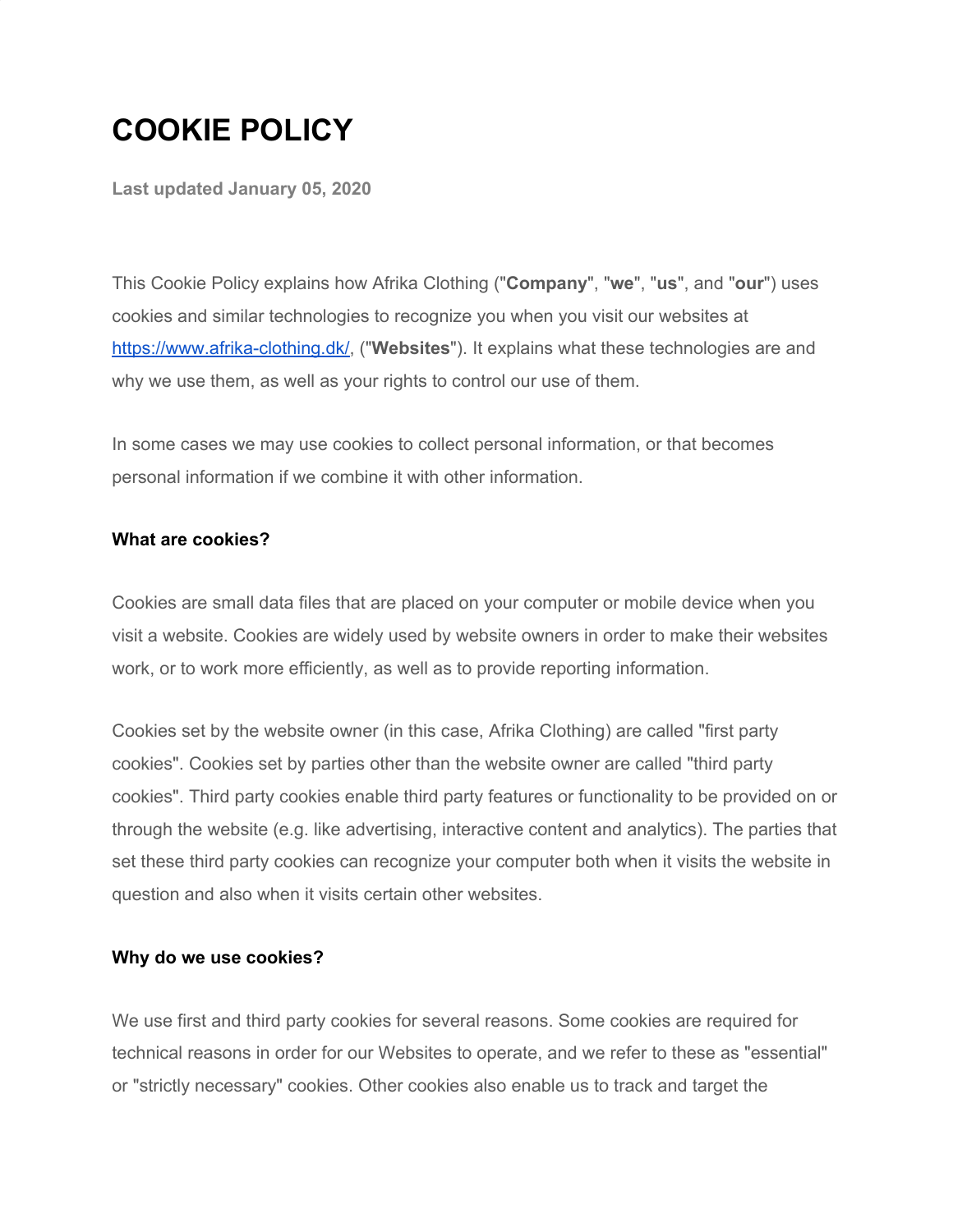interests of our users to enhance the experience on our Online Properties. Third parties serve cookies through our Websites for advertising, analytics and other purposes. This is described in more detail below.

The specific types of first and third party cookies served through our Websites and the purposes they perform are described below (please note that the specific cookies served may vary depending on the specific Online Properties you visit):

### **How can I control cookies?**

You have the right to decide whether to accept or reject cookies. You can exercise your cookie rights by setting your preferences in the Cookie Consent Manager. The Cookie Consent Manager allows you to select which categories of cookies you accept or reject. Essential cookies cannot be rejected as they are strictly necessary to provide you with services.

The Cookie Consent Manager can be found in the notification banner and on our website. If you choose to reject cookies, you may still use our website though your access to some functionality and areas of our website may be restricted. You may also set or amend your web browser controls to accept or refuse cookies. As the means by which you can refuse cookies through your web browser controls vary from browser-to-browser, you should visit your browser's help menu for more information.

In addition, most advertising networks offer you a way to opt out of targeted advertising. If you would like to find out more information, please visit <http://www.aboutads.info/choices/> or [http://www.youronlinechoices.com.](http://www.youronlinechoices.com/)

The specific types of first and third party cookies served through our Websites and the purposes they perform are described in the table below (please note that the specific cookies served may vary depending on the specific Online Properties you visit):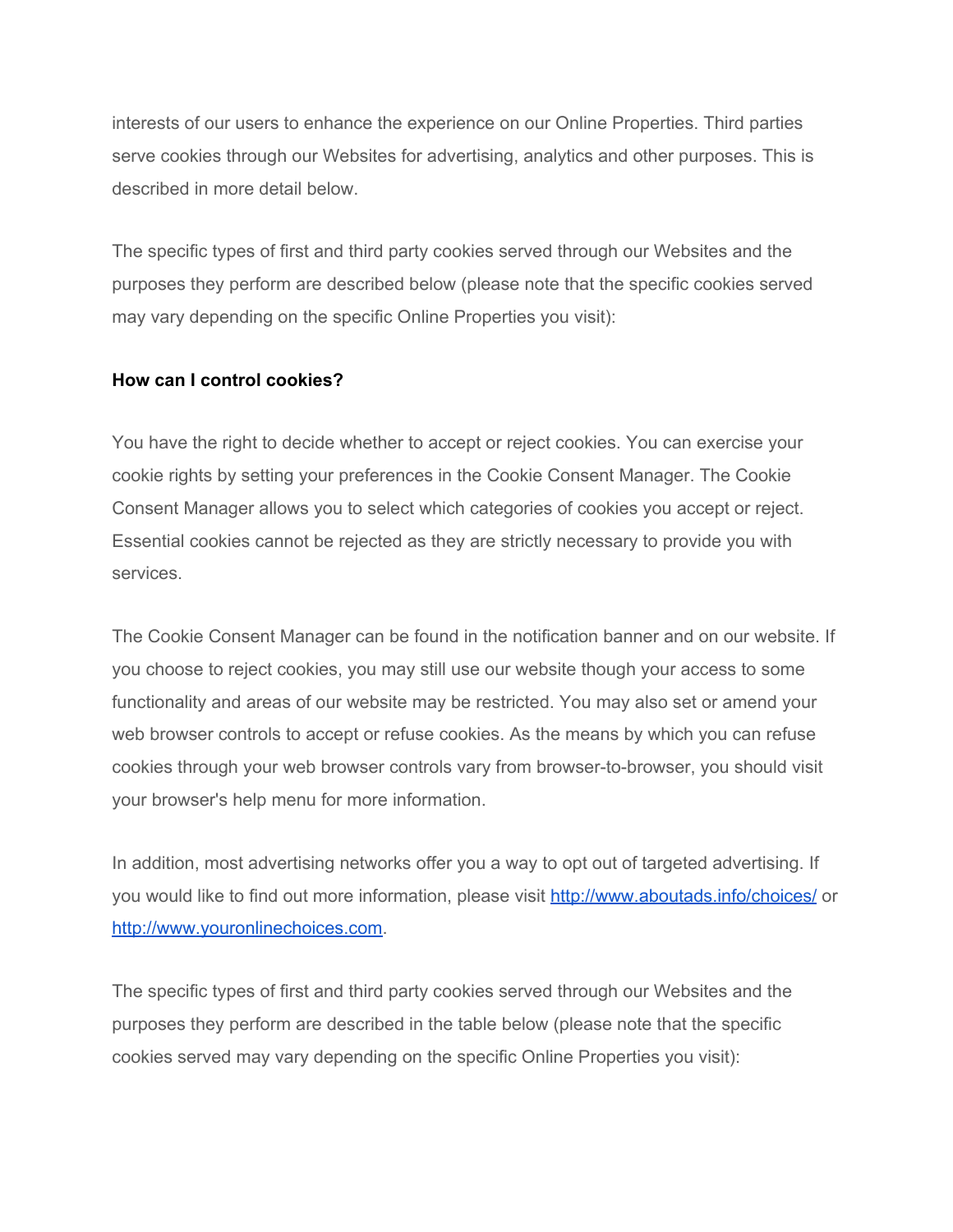# **Essential website cookies:**

These cookies are strictly necessary to provide you with services available through our Websites and to use some of its features, such as access to secure areas.

|                    | Name: _tlbcpv                                                                |
|--------------------|------------------------------------------------------------------------------|
|                    | <b>Purpose:</b> Used to record unique visitor views of the<br>consent banner |
|                    | Provider: .termly.io                                                         |
|                    | Service: Termly View Service Privacy Policy                                  |
|                    | <b>Country:</b> United States                                                |
|                    | Type: http_cookie                                                            |
| Expires in: 1 year |                                                                              |

# **Performance and functionality cookies:**

These cookies are used to enhance the performance and functionality of our Websites but are non-essential to their use. However, without these cookies, certain functionality (like videos) may become unavailable.

| Name: TS#                  |                                                                             |
|----------------------------|-----------------------------------------------------------------------------|
|                            | <b>Purpose:</b> Increases website security. It is also a<br>session cookie. |
|                            | <b>Provider:</b> .www.afrika-clothing.dk                                    |
|                            | <b>Service:</b> Typescript <b>View Service Privacy Policy</b>               |
| <b>Country:</b> Israel     |                                                                             |
|                            | <b>Type:</b> http cookie                                                    |
| <b>Expires in: session</b> |                                                                             |
|                            |                                                                             |

Name: TS#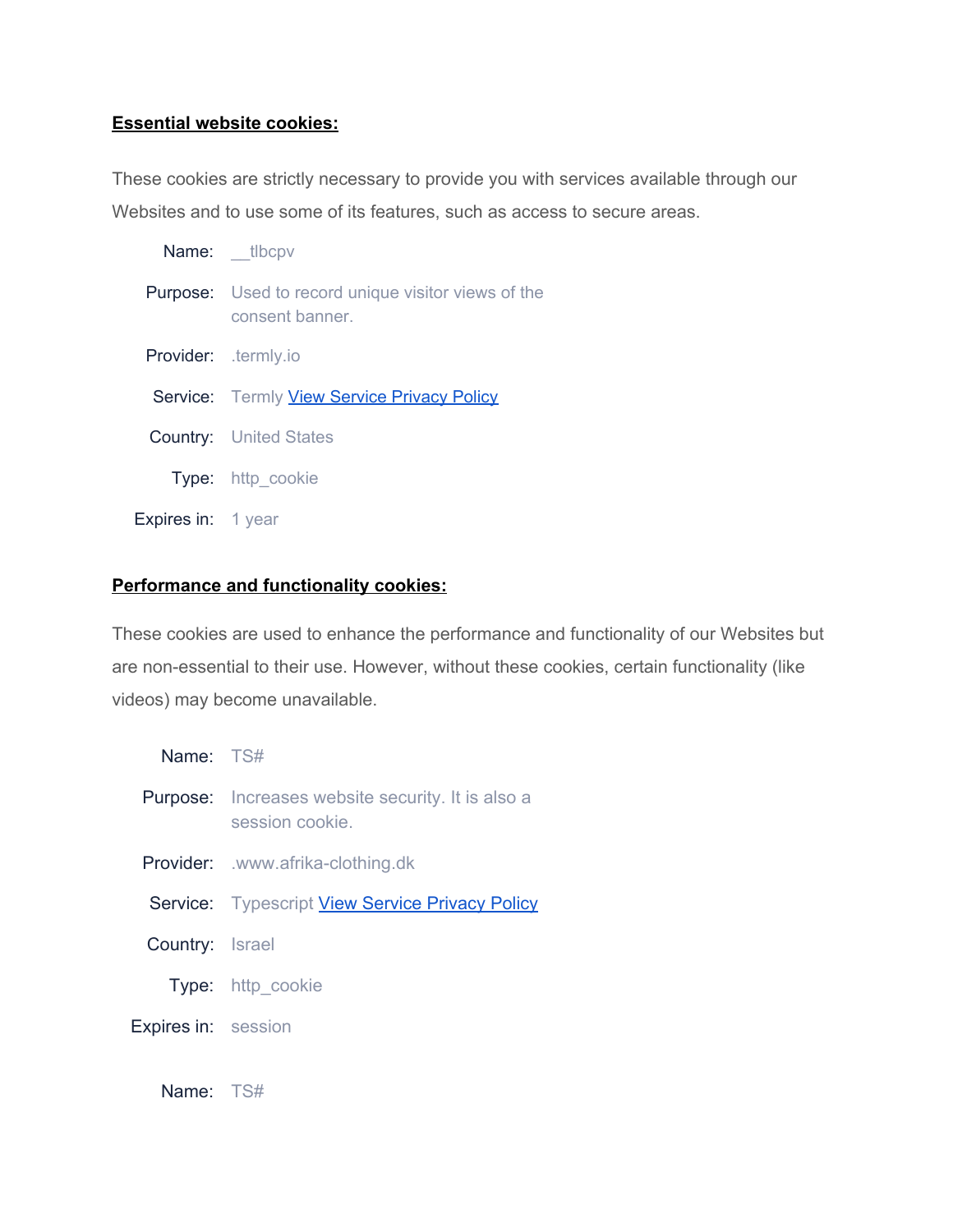|                            | <b>Purpose:</b> Increases website security. It is also a<br>session cookie. |
|----------------------------|-----------------------------------------------------------------------------|
|                            | <b>Provider:</b> www.afrika-clothing.dk                                     |
|                            | Service: Typescript View Service Privacy Policy                             |
| Country: Israel            |                                                                             |
|                            | <b>Type:</b> http cookie                                                    |
| <b>Expires in: session</b> |                                                                             |

# **Unclassified cookies:**

These are cookies that have not yet been categorized. We are in the process of classifying these cookies with the help of their providers.

|                 | Name: ssr-caching                     |
|-----------------|---------------------------------------|
| Purpose:        |                                       |
| Provider:       | www.afrika-clothi<br>ng.dk            |
| Service:        |                                       |
| Country: Israel |                                       |
|                 | <b>Type:</b> http_cookie              |
|                 | Expires in: less than 1<br>minute     |
|                 | Name: svSession                       |
| Purpose:        |                                       |
|                 | Provider: .www.afrika-clothing<br>.dk |
| Service:        |                                       |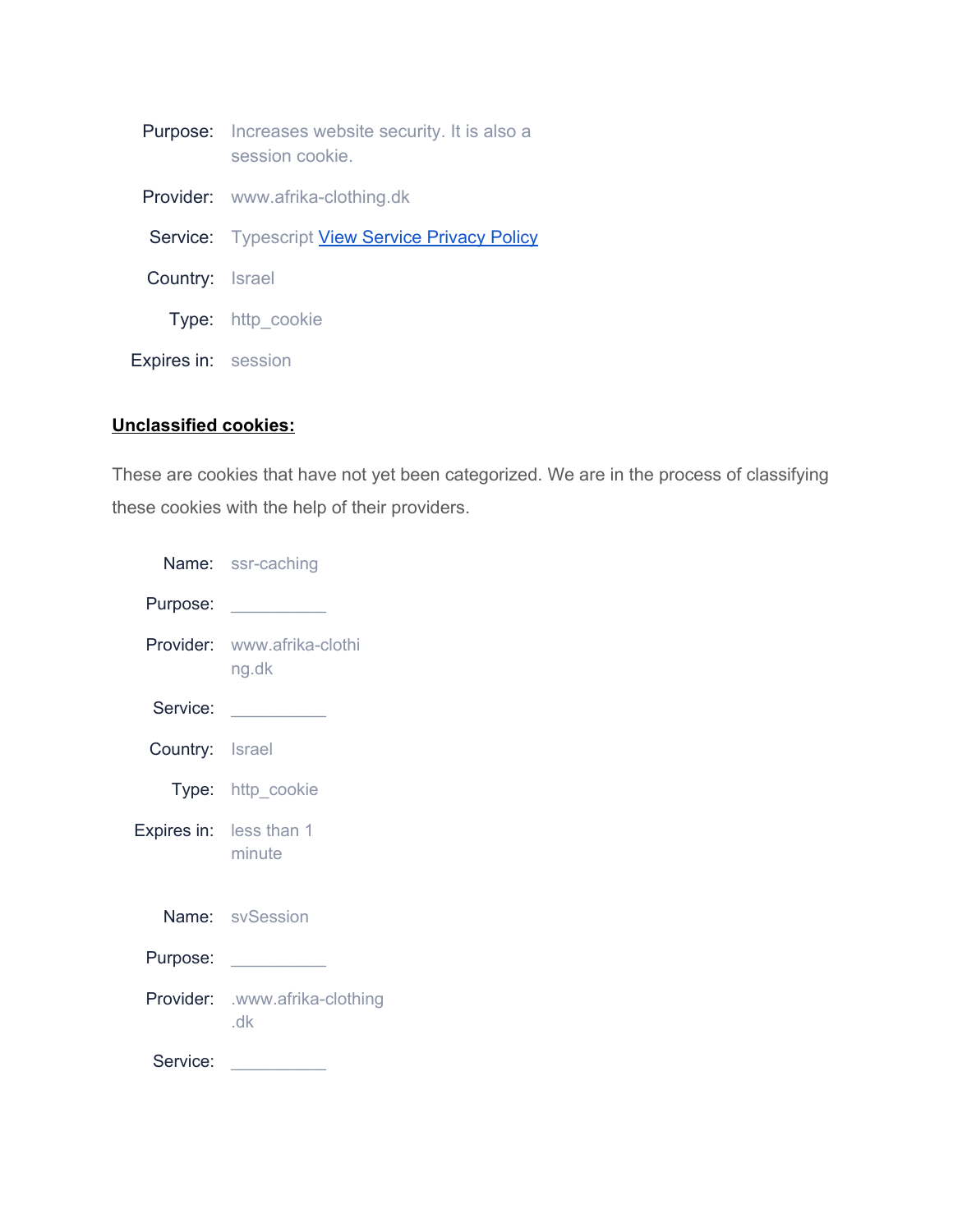| Country: Israel     |                                         |
|---------------------|-----------------------------------------|
|                     | Type: server_cookie                     |
|                     | Expires in: 1 year 11 months 29<br>days |
| Name: hs            |                                         |
| Purpose:            |                                         |
| Provider:           | .www.afrika-clothi<br>ng.dk             |
| Service:            |                                         |
| Country: Israel     |                                         |
|                     | Type: server cookie                     |
| Expires in: session |                                         |
|                     | Name: XSRF-TOKEN                        |
| Purpose:            |                                         |
| Provider:           | .www.afrika-clothi<br>ng.dk             |
| Service:            |                                         |
| Country: Israel     |                                         |
|                     | Type: http_cookie                       |
| Expires in: session |                                         |

# **What about other tracking technologies, like web beacons?**

Cookies are not the only way to recognize or track visitors to a website. We may use other, similar technologies from time to time, like web beacons (sometimes called "tracking pixels" or "clear gifs"). These are tiny graphics files that contain a unique identifier that enable us to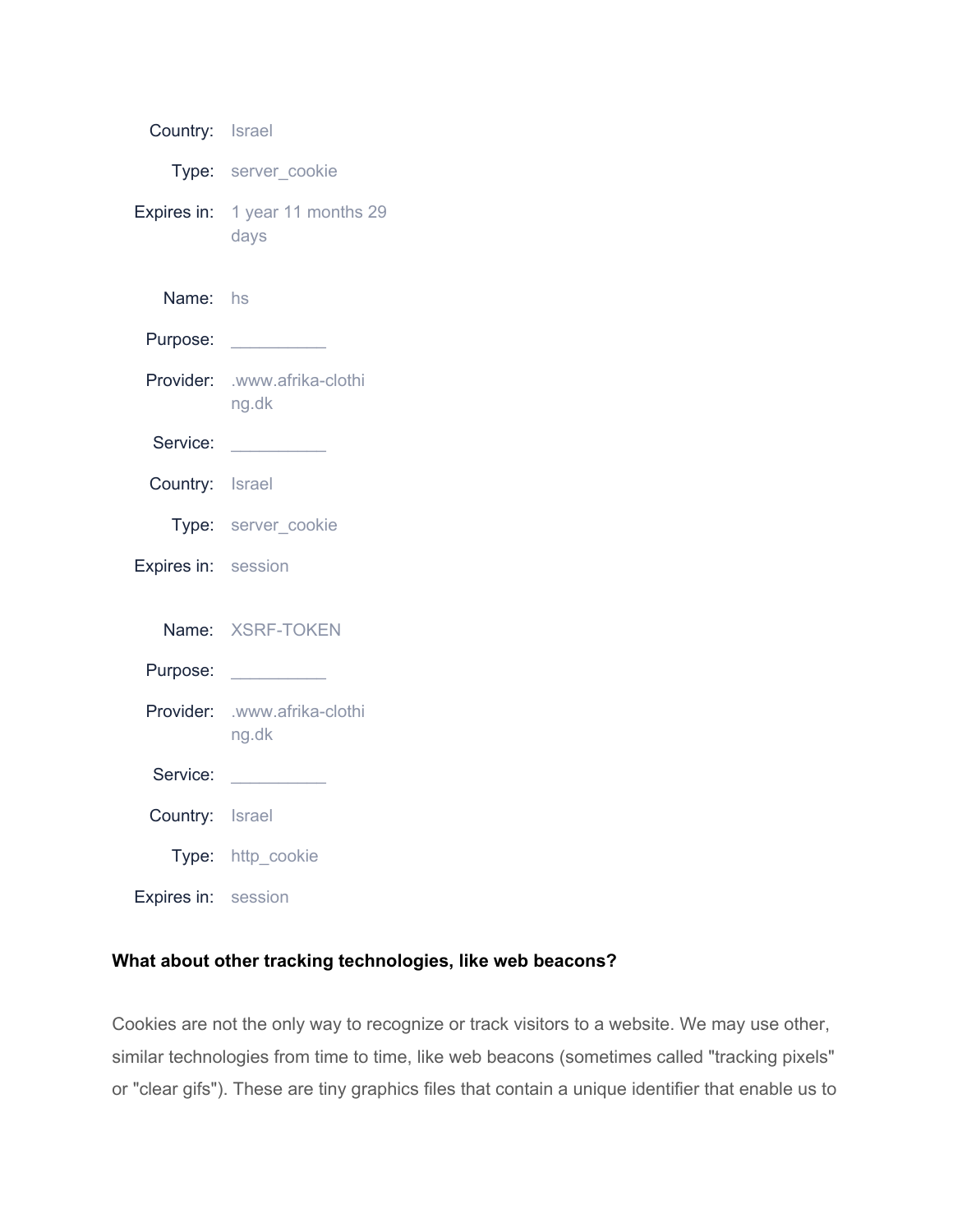recognize when someone has visited our Websites or opened an e-mail including them. This allows us, for example, to monitor the traffic patterns of users from one page within a website to another, to deliver or communicate with cookies, to understand whether you have come to the website from an online advertisement displayed on a third-party website, to improve site performance, and to measure the success of e-mail marketing campaigns. In many instances, these technologies are reliant on cookies to function properly, and so declining cookies will impair their functioning.

### **Do you use Flash cookies or Local Shared Objects?**

Websites may also use so-called "Flash Cookies" (also known as Local Shared Objects or "LSOs") to, among other things, collect and store information about your use of our services, fraud prevention and for other site operations.

If you do not want Flash Cookies stored on your computer, you can adjust the settings of your Flash player to block Flash Cookies storage using the tools contained in the [Website](http://www.macromedia.com/support/documentation/en/flashplayer/help/settings_manager07.html) Storage [Settings](http://www.macromedia.com/support/documentation/en/flashplayer/help/settings_manager07.html) Panel. You can also control Flash Cookies by going to the Global [Storage](http://www.macromedia.com/support/documentation/en/flashplayer/help/settings_manager03.html) [Settings](http://www.macromedia.com/support/documentation/en/flashplayer/help/settings_manager03.html) Panel and following the instructions (which may include instructions that explain, for example, how to delete existing Flash Cookies (referred to "information" on the Macromedia site), how to prevent Flash LSOs from being placed on your computer without your being asked, and (for Flash Player 8 and later) how to block Flash Cookies that are not being delivered by the operator of the page you are on at the time).

Please note that setting the Flash Player to restrict or limit acceptance of Flash Cookies may reduce or impede the functionality of some Flash applications, including, potentially, Flash applications used in connection with our services or online content.

### **Do you serve targeted advertising?**

Third parties may serve cookies on your computer or mobile device to serve advertising through our Websites. These companies may use information about your visits to this and